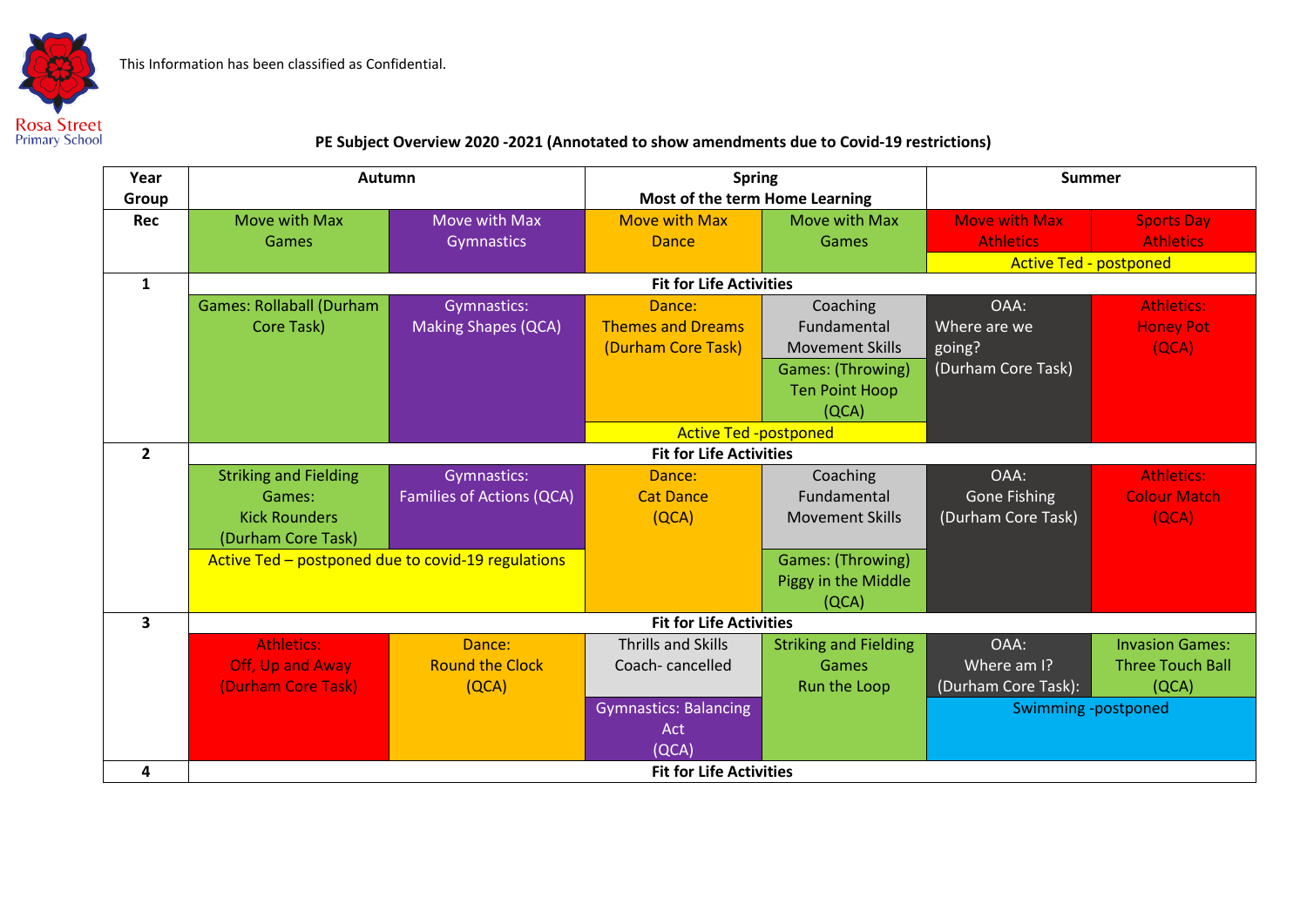|    | <b>Invasion Games:</b><br>On the Attack<br>(QCA)                     | Athletics:<br><b>Faster, Higher, Further</b><br>(Durham Core Task)          | <b>Thrills and Skills Coach</b><br>$-$ cancelled<br>Gymnastics:<br><b>Partner Work</b><br>(QCA) | Dance:<br><b>Indian Delight</b><br>(QCA)               | OAA:<br>Communication<br>Challenge<br>(Durham Core Task)                  | <b>Net and Wall Games:</b><br><b>Target Baggers</b><br>(Durham Core Task) |  |  |
|----|----------------------------------------------------------------------|-----------------------------------------------------------------------------|-------------------------------------------------------------------------------------------------|--------------------------------------------------------|---------------------------------------------------------------------------|---------------------------------------------------------------------------|--|--|
|    |                                                                      |                                                                             | Swimming-cancelled until further notice                                                         |                                                        |                                                                           |                                                                           |  |  |
| 5. | <b>Fit for Life Activities</b>                                       |                                                                             |                                                                                                 |                                                        |                                                                           |                                                                           |  |  |
|    | <b>Athletics:</b><br><b>Three Jump Challenge</b><br>[QCA]            | <b>Striking and Fielding</b><br><b>Games: Runners (Durham</b><br>Core Task) | Dance:<br><b>What's So Funny</b><br>(Durham Core Task)                                          | Gymnastics:<br>Acrobatic<br><b>Gymnastics</b><br>(QCA) | OAA:<br><b>Safely Across</b><br>(Durham Core Task)                        | <b>Invasion Games:</b><br>End Zone<br>(Durham Core Task)                  |  |  |
|    | Possible Top Up Swimming- cancelled due to Covid 19                  |                                                                             |                                                                                                 |                                                        | Team Up 3                                                                 |                                                                           |  |  |
| 6  | <b>Fit for Life Activities</b>                                       |                                                                             |                                                                                                 |                                                        |                                                                           |                                                                           |  |  |
|    | <b>Athletics:</b><br><b>Distance Challenge</b><br>(Durham Core Task) |                                                                             | Dance:<br><b>Making the Grade</b><br>(QCA)                                                      | <b>Net and Wall Games:</b><br>Long, thin, Short, Fat   | OAA:<br>Beat the Clock and<br><b>Electric Fence</b><br>(Durham Core Task) | <b>Invasion Games:</b><br><b>Wide Attack</b><br>(QCA)                     |  |  |
|    | Top Up Swimming cancelled due to Covid-19                            |                                                                             | Gymnastics:<br><b>Group Dynamics</b><br>(QCA)                                                   |                                                        | Team Up 3                                                                 | Swimming                                                                  |  |  |